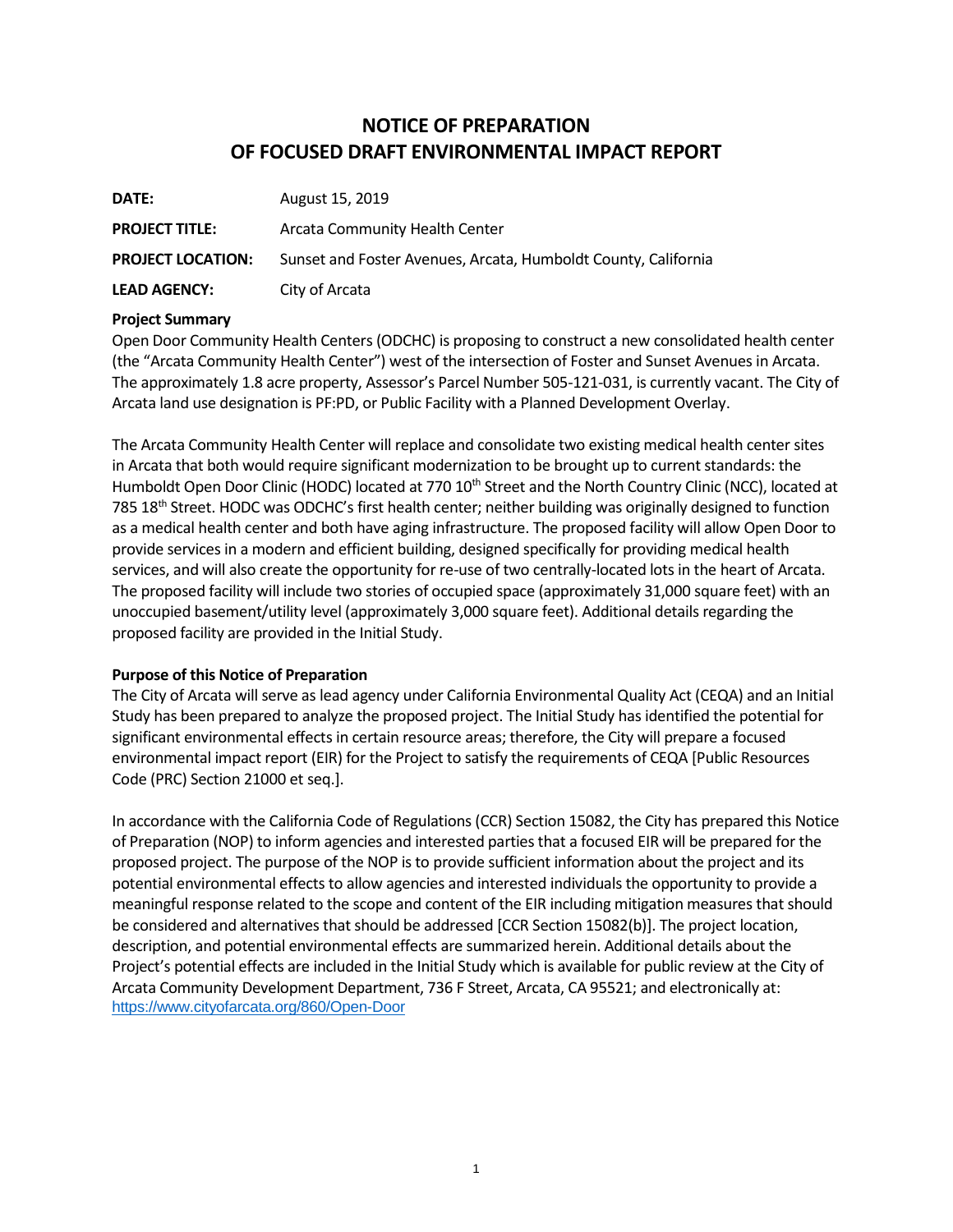**Figure 1. Project Location**



## **Possible Environmental Effects**

Pursuant to CEQA and CCR Section 15084, the discussion of potential impacts on the environment in the EIR shall be focused on those impacts that the City has determined may be potentially significant. The proposed project consolidates two existing health centers by developing a new health center on a currently vacant site that is surrounded by development. The property was part of a former mill site that is now surrounded by development including: newly constructed apartments to the east, Foster Avenue extension to the South, Sunset/Foster Avenue round-about to the east, and single family residential development to the north. The City has determined that the project could result in potential environmental impacts in the following topic areas, which therefore will be further analyzed in the Focused EIR.

- **Biological Resources** The proposed project will impact the entire project site, including mapped wetlands; therefore, potential biological resource impacts will be analyzed in the EIR.
- **Transportation / Traffic** –The project has the potential to increase vehicle delays at near-by intersections during certain times of day; therefore, potential transportation/traffic impacts will be analyzed in the EIR.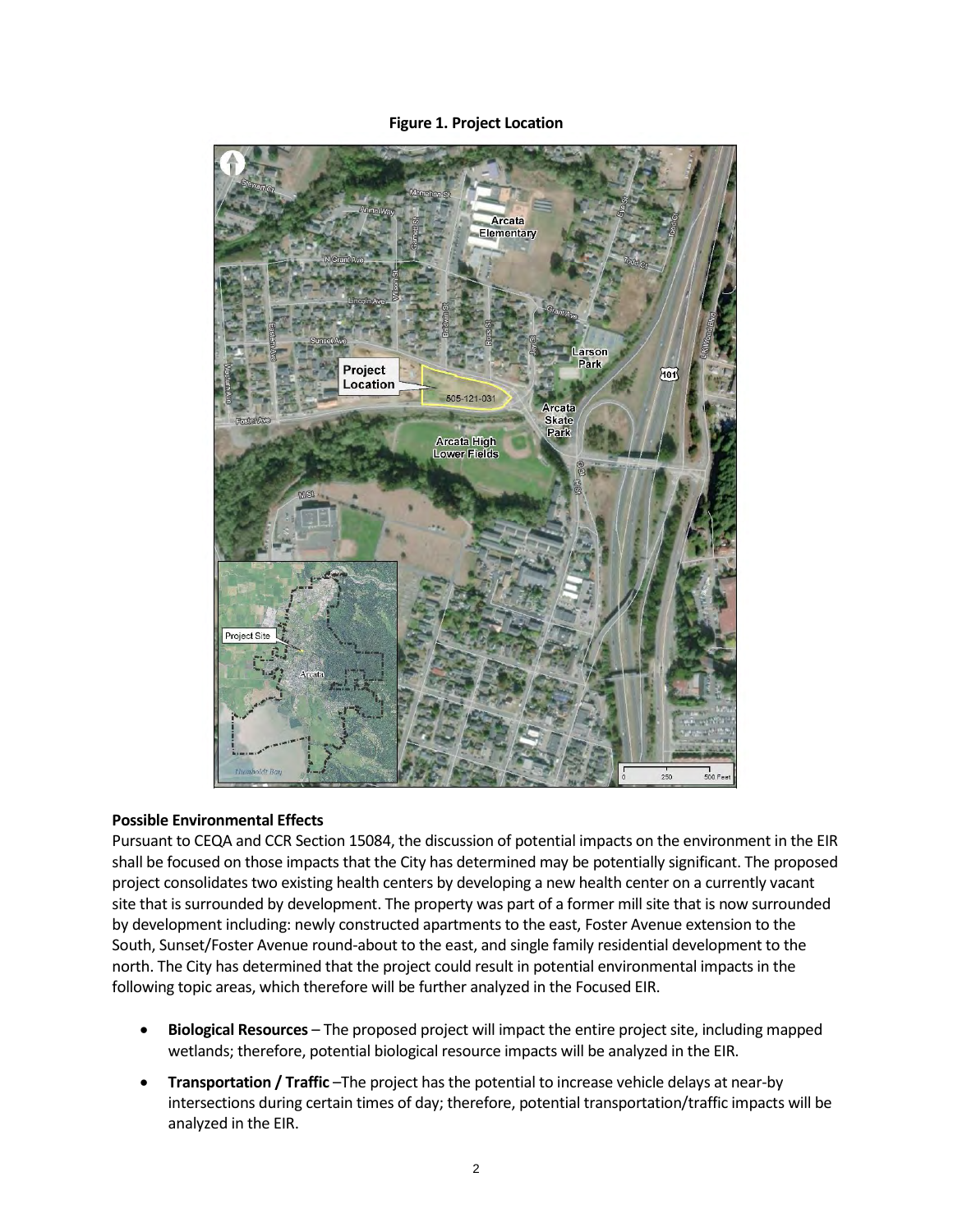These issue areas will be discussed further in the Focused EIR, and where possible, feasible mitigation measures will be recommended to reduce any identified potentially significant and significant impacts.

Pursuant to CEQA, the discussion of potential effects on the environment is focused on those impacts that may be significant or potentially significant. CEQA allows a Lead Agency to limit the detail of discussion of the environmental effects that are not considered potentially significant [PRC Section 21100, CCR Sections 15126.2(a) and 15128]. Effects dismissed in the Initial Study as clearly insignificant and unlikely to occur need not be discussed further in the EIR unless the Lead Agency subsequently receives information inconsistent with the finding in the Initial Study (CCR Section 15143). Environmental issue areas scoped out of the Focused EIR will include an explanation of why these issues would not result in significant environmental effects and are not required to be evaluated further. Environmental issue areas that would be scoped out of the Focused EIR are listed below. Supporting evidence for this determination is provided in the Initial Study.

- Agricultural and Forestry Resources
- Air Quality
- Cultural Resources
- Energy
- Geology and Soils
- Greenhouse Gas Emissions
- Hazards and Hazardous Materials
- Hydrology and Water Quality
- Land Use and Planning
- Mineral Resources
- Noise
- Population and Housing
- Public Services
- **Recreation**
- Tribal Cultural Resources
- Utilities and Service Systems
- Wildfire

## **Providing Comments**

The NOP and Initial Study are available for public review at:

- City of Arcata, 736 F Street, Arcata, CA 95521
- And online at:: <https://www.cityofarcata.org/860/Open-Door>

Agencies and interested parties may provide written comments on topics to be addressed in the Focused EIR. Comments must be received no later than 1:00 p.m. on September 20, 2019. Please send all comments to:

Joe Mateer, Senior Planner City of Arcata – Community Development Department 736 F Street, Arcata, CA 95521 Phone: (707) 825-2139 Email: jmateer@cityofarcata.org